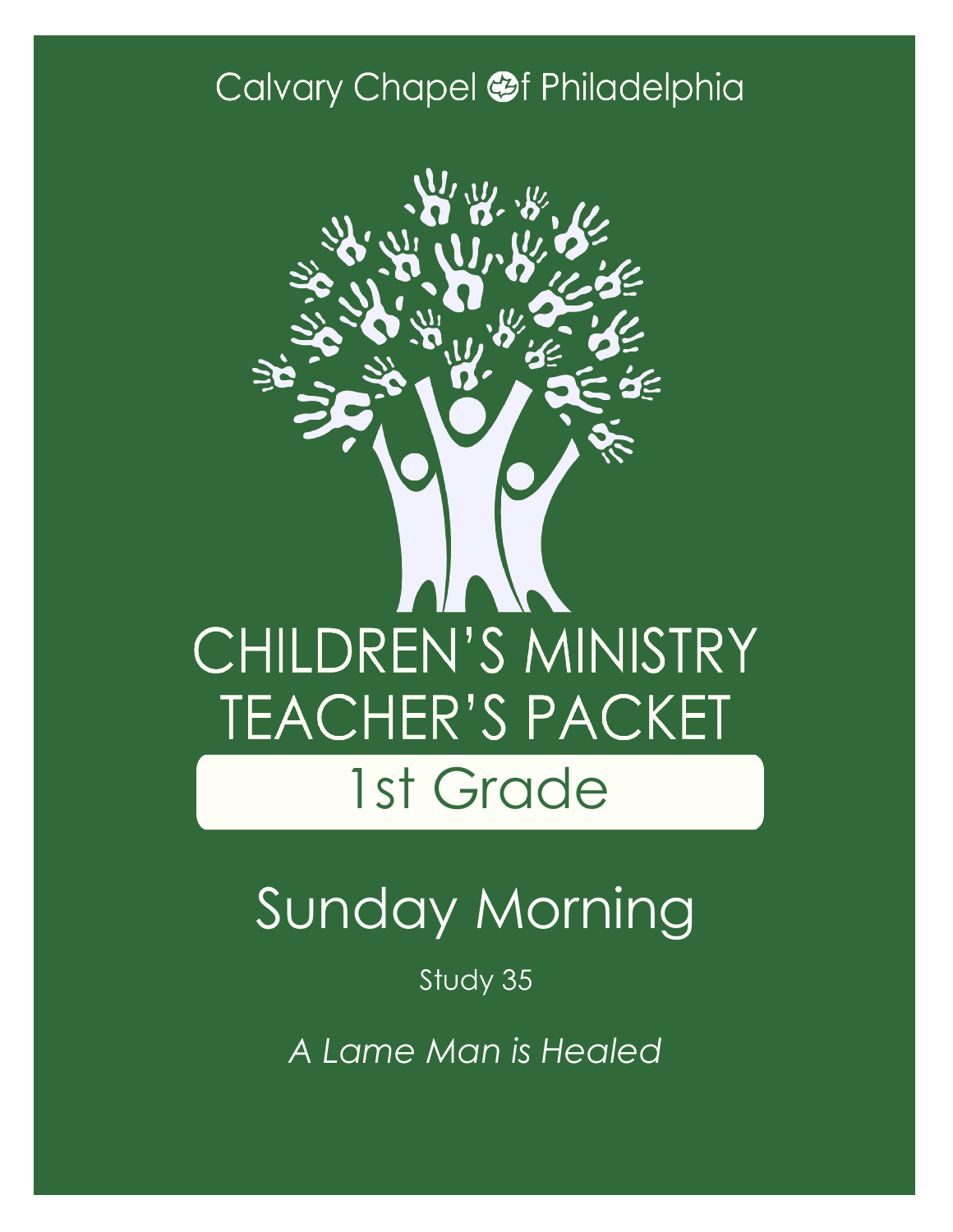#### A Lame Man is Healed

The Objective is the key concept for this weeks lesson. It should be the main focus of the study

These are the key verses that you will find helpful in teaching your study this week. The "Main passage" is the basis of the study, where the other verse support the objective of the lesson.

There is a memory verse for the students that relates to every study. If a student can memorize the verse for the following week you may give them a prize from the "reward box" found on your cart.

An introductory activity or question that will settle the class, draw their attention to the study and prepare their hearts for God's Word.

**Objective This lesson will show the students that Jesus is the solution to all the world's problems and encourage them to share the Gospel using Acts 3.**

**Key Verses** Acts 3—Main Teaching Passage

#### **Memory Verse** - Acts 3:19

"Repent therefore and be converted, that your sins may be blotted out, so that times of refreshing may come from the presence of the Lord."

#### **Hook**

Review last week's memory verse, Acts 2:42.

Pull out a key ring with as many keys as possible. Tell the class what each key opens. Identify your house key last. Now ask them if they would be able to get into your house without this key if you were not home. When they say no, respond, "But what if I gave you another key? Wouldn't that be just as good?"

No matter how many keys you have, only the right key can open the door you need. The same way, we are going to see today how Jesus is the only answer to all of our world's problems.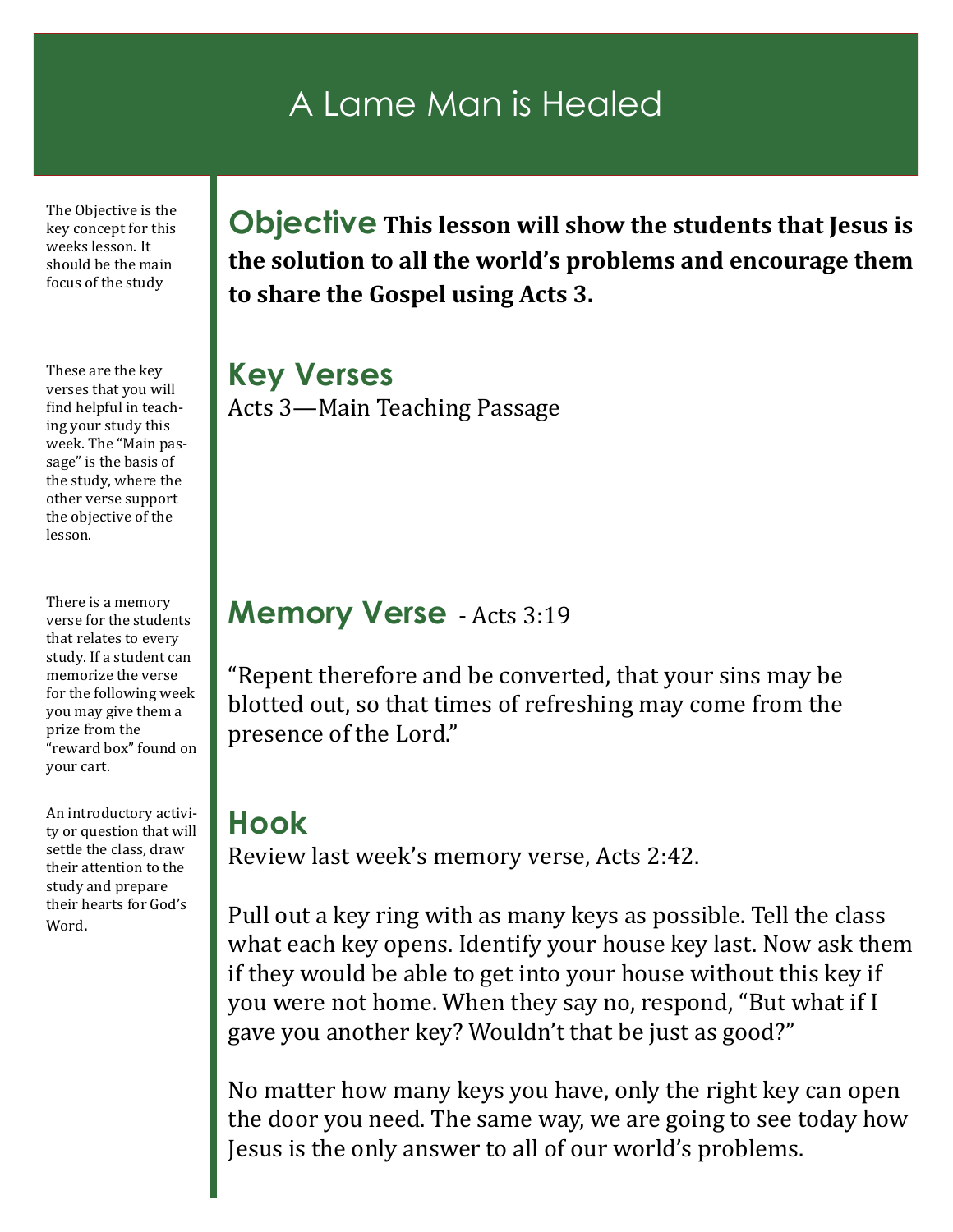What does the Bible say? This is where we will read a passage or series of passages that teach on the subject of the day.

BOOK

One afternoon, Peter and John were going up to the temple to pray. In those days, it was common for the disabled to sit in crowded places like the temple gate to ask for money, and so on this day a man who was lame (paralyzed) from birth was brought to the temple to beg. When Peter and John walked by, he asked if they had anything to give him. Peter told the man to look at them and then told him, "I have no gold or silver, but what I do have I give to you. In the name of Jesus Christ of Nazareth, rise up and walk." They then grabbed the man by the hand to pick him up, and his legs became strong. He began walking and leaping and praising God, and the people were amazed.

Then the people gathered around Peter, and Peter started to preach. He asked why they were amazed and told them that it was not his own power, but Jesus' power that healed this man. Peter accused the crowd of offering Jesus over to Pilate in place of a murderer, but God, the same God that their ancestors Abraham, Isaac, and Jacob worshipped, glorified Jesus by raising Him from the dead. Then Peter offered them a chance to repent, stating that they had acted before in ignorance, but now they had a chance to have their sins blotted out. Moses and the prophets who came after him had proclaimed a day of blessing was coming, and Peter declared that day was here. We will discuss the aftermath of this teaching next week.

### LOOK

When we first see the lame man in the story, he wasn't expecting to be healed. He didn't ask Peter to help him walk. He was simply looking for money to support himself. Yet Peter gave this man something far greater than money. He showed him the power of Jesus, and the Holy Spirit enabled the lame man to walk. This man had a far greater need than money, and through Peter, Jesus gave him what he really needed.

We've seen Jesus respond to people's requests and hopes before with something different than what they asked for, and what He gives is always better. When another lame man was brought to Jesus by his friends, they were expecting healing, but Jesus forgave his sins and then healed him. The Jewish people were expecting a Messiah to set them free from Rome, but Jesus instead set them free from sin and death. So too, Peter gave the lame man something better than he asked for and what he really needed: Jesus.

The crowd didn't realize it, but they had the same need as the lame man. Sure, they didn't need to be healed from a physical condition, but

The interpretation/ exegesis of the passage. What does this passage mean? How does this passage apply to my life?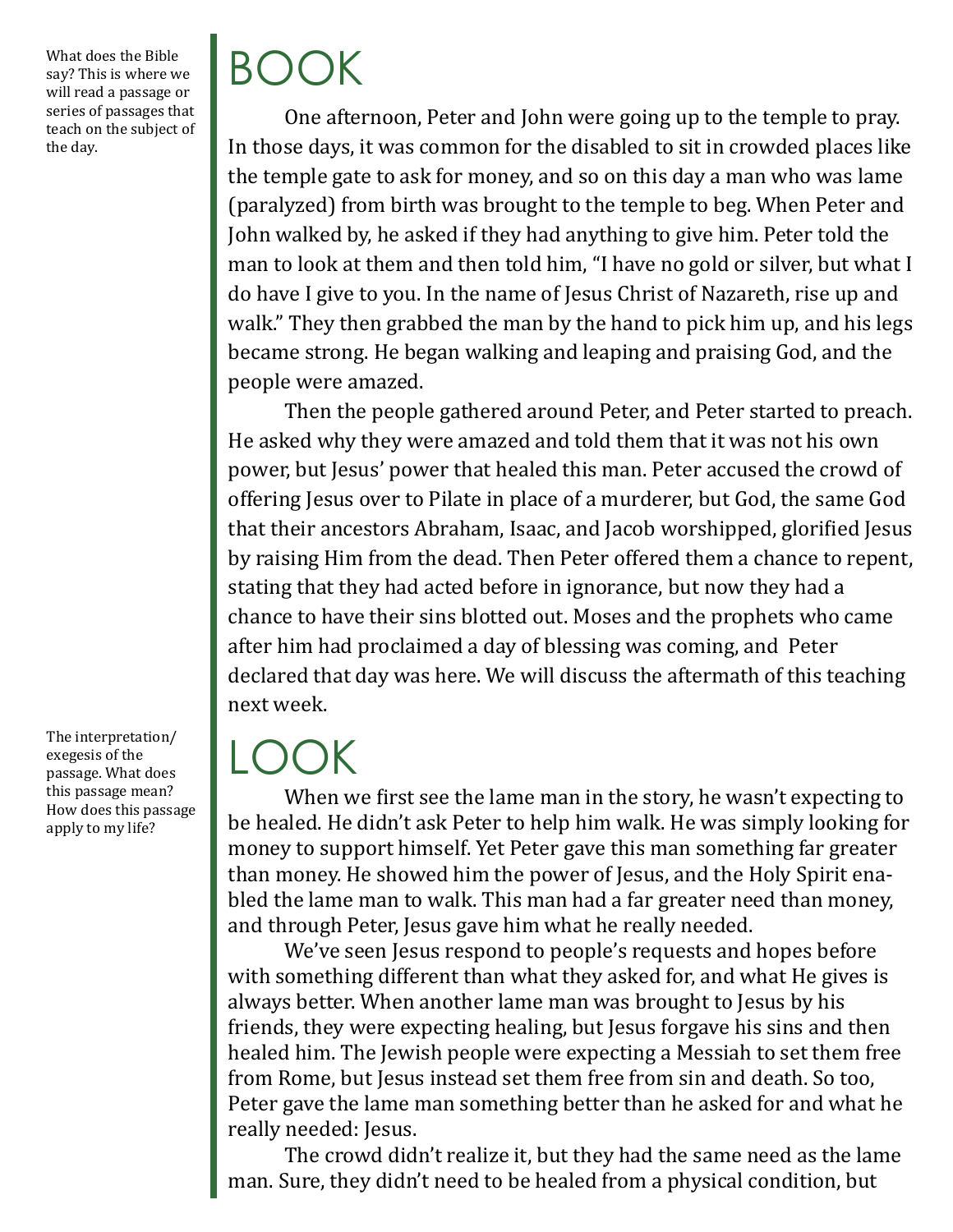# LOOK (Continued)

they, along with the rest of humanity, had a worse condition than paralysis. They had sin. The solution to their problem was the same solution that healed the lame man. The people also needed Jesus. Peter addressed this in his sermon. He was clear that the same Jesus who healed this man was the one they had handed over to Pilate to be crucified and the one God had raised from the dead. Just as the lame man needed Jesus to heal him, the people needed to repent and turn to Jesus for the forgiveness of their sins.

We live in a lost world that is full of problems. Luckily, all the pain, suffering, and issues in the world have the same solution that we saw in the story. This world needs Jesus, and it's our job as believers to offer him to the world as the solution to their greatest problems, sin and death. We might not be able to present Jesus to people the way Peter presented Him to the lame man by healing him, but we certainly can do what Peter did in giving the Gospel to the crowd. The best thing we have to offer the world is Jesus, so it is important that we share the Gospel with all people and use our lives to point others to Him.

### TOOK

As a class, memorize Acts 3:19.

Have each member of the class think of a friend or family member who does not know Jesus. Encourage them to try to share the Gospel with that person this week.

**Pray:** Thank God for sending Jesus to us to take care of the problem of sin and death. Ask Him to help you spread the Gospel to any unbelieving friends and family.

Parent Question: Why does every person need Jesus?

What is my response to this passage of Scripture? How should my life change according to what this passage teaches me? What are the practical things I can do throughout the week to make this true in my life?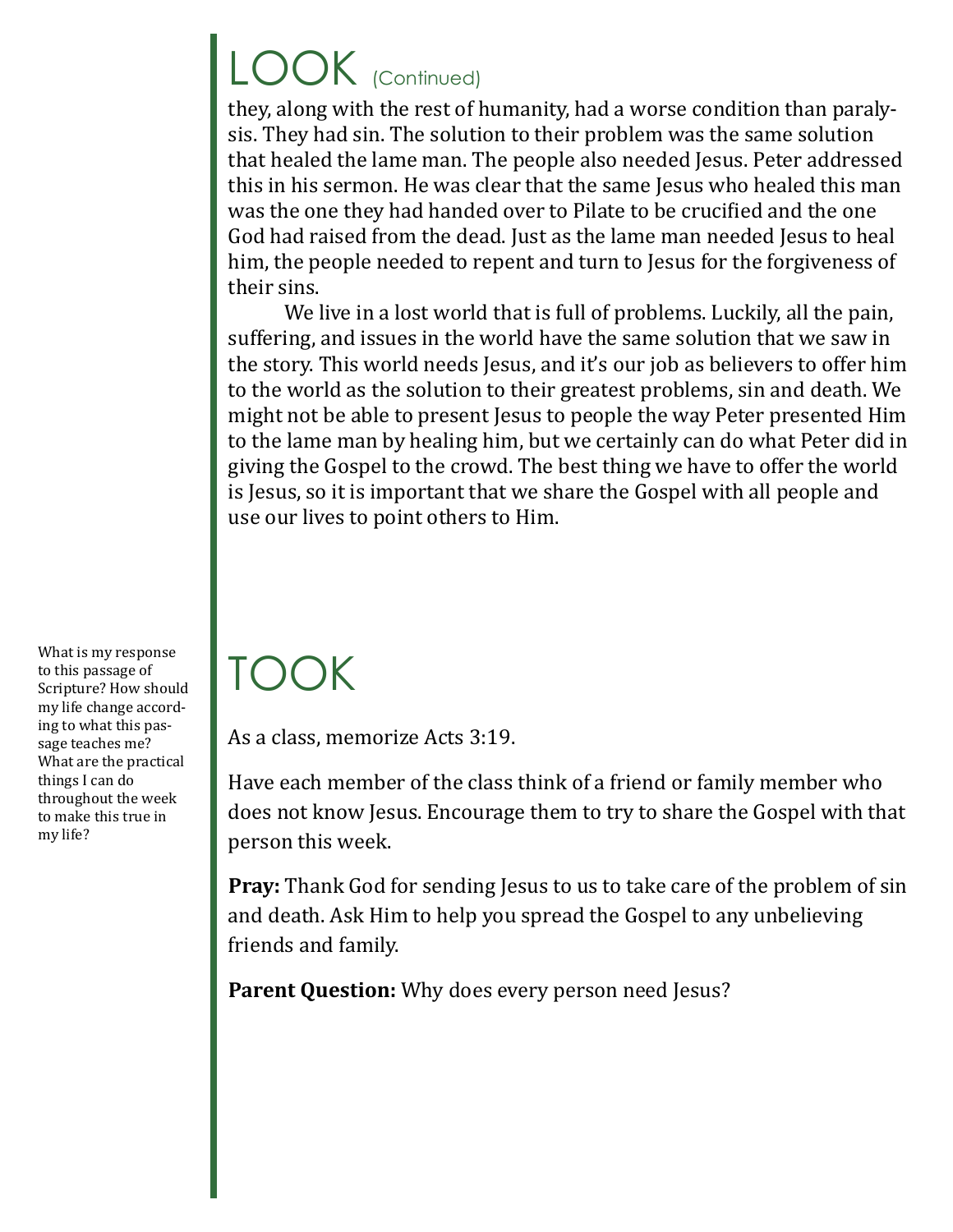## FURTHER STUDY

#### **Commentary on Acts 3 by David Guzik**

#### *A Lame Man Healed*

A. The healing of the paralytic at the Gate Beautiful.

1. [\(Act 3:1](https://www.blueletterbible.org/kjv/acts/3/1-3/s_1021001)-3) The request of the paralyzed beggar.

Now Peter and John went up together to the temple at the hour of prayer, the ninth *hour.* And a certain man lame from his mother's womb was carried, whom they laid daily at the gate of the temple which is called Beautiful, to ask alms from those who entered the temple; who, seeing Peter and John about to go into the temple, asked for alms.

a. We were told *many signs and wonders were done through the apostles* in [Acts 2:43;](https://www.blueletterbible.org/kjv/acts/2/43/s_1020043) this chapter gives a specific example, one of the *many*.

b. **At the hour of prayer**: Apparently, Peter and John saw no problem in continuing their Jewish custom of prayer at certain hours of the day.

i. Morgan points out that Peter and John were *not* going to the temple at the hour of *sacrifice*, but **at the hour of prayer** which followed the afternoon sacrifice.

ii. Calvin saw a missionary intent in what Peter and John did: "Furthermore, if any man ask, whether the apostles went up into the temple that they might pray according to the rite of the law, I do not think that that is a thing so likely to be true, as they might have better opportunity to spread abroad the gospel."

c. **The gate of the temple which is called beautiful**: The Jewish historian Josephus describes a gate made of fine Corinthian brass at the temple, seventy-five feet high with huge double doors, so beautiful that it "greatly excelled those that were only covered over with silver and gold." (Cited in Stott)

d. **To ask alms**: The lame man simply wanted to be *supported* in the condition that he was in. God wanted to completely change his condition.

i. When Peter and John gave him no money, we might have heard him complain: "You don't care about me. You won't support me. Look at the mess I'm in." But Peter and John have no interest in supporting him in his mess. They want to transform his life by the power of the risen Jesus Christ.

ii. "It is not the Church's business in this world to simply make the present condition more bearable; the task of the Church is to release here on earth the redemptive work of God in Christ." (LaSor)

2.  $(Act \ 3:4-10)$  The healing of the lame man.

And fixing his eyes on him, with John, Peter said, "Look at us." So he gave them his attention, expecting to receive something from them. Then Peter said, "Silver and gold I do not have, but what I do have I give you: In the name of Jesus Christ of Nazareth, rise up and walk." And he took him by the right hand and lifted *him* up, and immediately his feet and ankle bones received strength. So he, leaping up, stood and walked and entered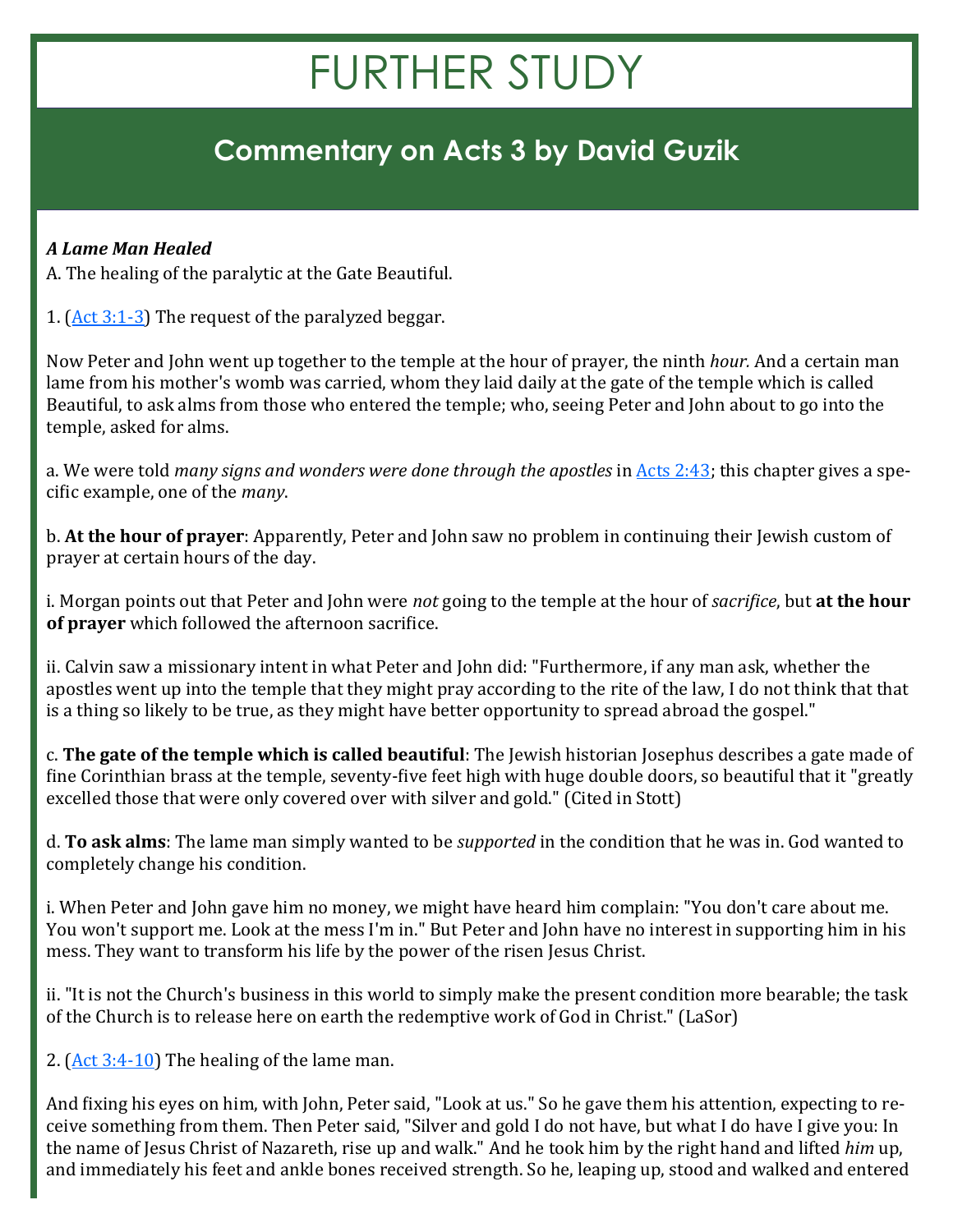the temple with them; walking, leaping, and praising God. And all the people saw him walking and praising God. Then they knew that it was he who sat begging alms at the Beautiful Gate of the temple; and they were filled with wonder and amazement at what had happened to him.

a. The lame man was correct in **expecting to receive something from them**, but he received much more than the monetary donation he would have been satisfied with!

i. Many of us haven't even come to the place where we really expect something from God. This is *faith*, plain and simple, even if the man was expecting the wrong thing.

ii. Better yet, we should expect the right things from God. We are so often ready to settle for much less than God wants to give us, and our low expectations often rob us.

b. **Silver and gold I do not have**: Peter didn't have any money, but he did have authority from Jesus to heal the sick (**what I do have I give to you**). Peter knew what it was like to have God use him to heal others, be-cause Jesus had trained him in this ([Luke 9:1](https://www.blueletterbible.org/kjv/luke/9/1-6/s_982001)-6).

i. For some people, to say **silver and gold I do not have** is about the worst thing anyone can say. They feel the church is in ruins if it must say "**silver and gold I do not have**." But how much worse it is if the church does not have the spiritual power to say, "**In the name of Jesus Christ of Nazareth, rise up and walk**"?

ii. There is a story about a humble monk walking with a Roman Catholic cardinal at a time in the Middle Ages when the Roman Catholic church was at its zenith of power, prestige and wealth. The cardinal pointed to the opulent surroundings and said to the monk, "We no longer have to say, **silver and gold I do not have***.*" The monk replied, "But neither can you say, **In the name of Jesus Christ of Nazareth, rise up and walk**."

c. Peter said, **what I do have I give you**. He gave the lame man power in the name of Jesus, but he could not give it unless he had it in his own life. Many people want to be able to say **rise up and walk** without having received the power of Jesus in their own lives.

d. **And he took him by the right hand and lifted him up**: It was one thing to say, "**rise up and walk**," but it was another thing entirely to so boldly take the man's hand and lift him to his feet. At this moment, Peter was receiving the *gift of faith* described in [1 Corinthians 12:9.](https://www.blueletterbible.org/kjv/1corinthians/12/9/s_1074009) This is a supernatural ability to trust God in a particular situation.

i. This wasn't something Peter did on a whim or as a promotional event; he did it under the specific prompting of the Holy Spirit. God gave Peter the supernatural ability to trust Him for something completely out of the ordinary.

e. **Immediately his feet and bones received strength**: Strength did not come to the lame man until Peter said "**rise up and walk**," and not until Peter **took him by the right hand and lifted him up**.

f. **Entered the temple … walking, leaping, and praising God**: As soon as he was healed, the formerly lame man did three good things. First, he attached himself to the apostles (**entered the temple with them**). Secondly, he immediately started to use what God had given him (**walking, leaping**). Finally, he began to praise and worship God (**praising God**).

g. **Then they knew that it was he who sat begging alms**: If this man was more than 40 years old ([Acts 4:22\),](https://www.blueletterbible.org/kjv/acts/4/22/s_1022022) and had been crippled since birth, and was a familiar sight at this temple gate  $(Acts 3:10)$ , then Jesus must have passed him by many times without healing him. Why? Because God's timing is just as important as His will, and it was for the greater glory of God that Jesus heal this man from heaven through His apostles.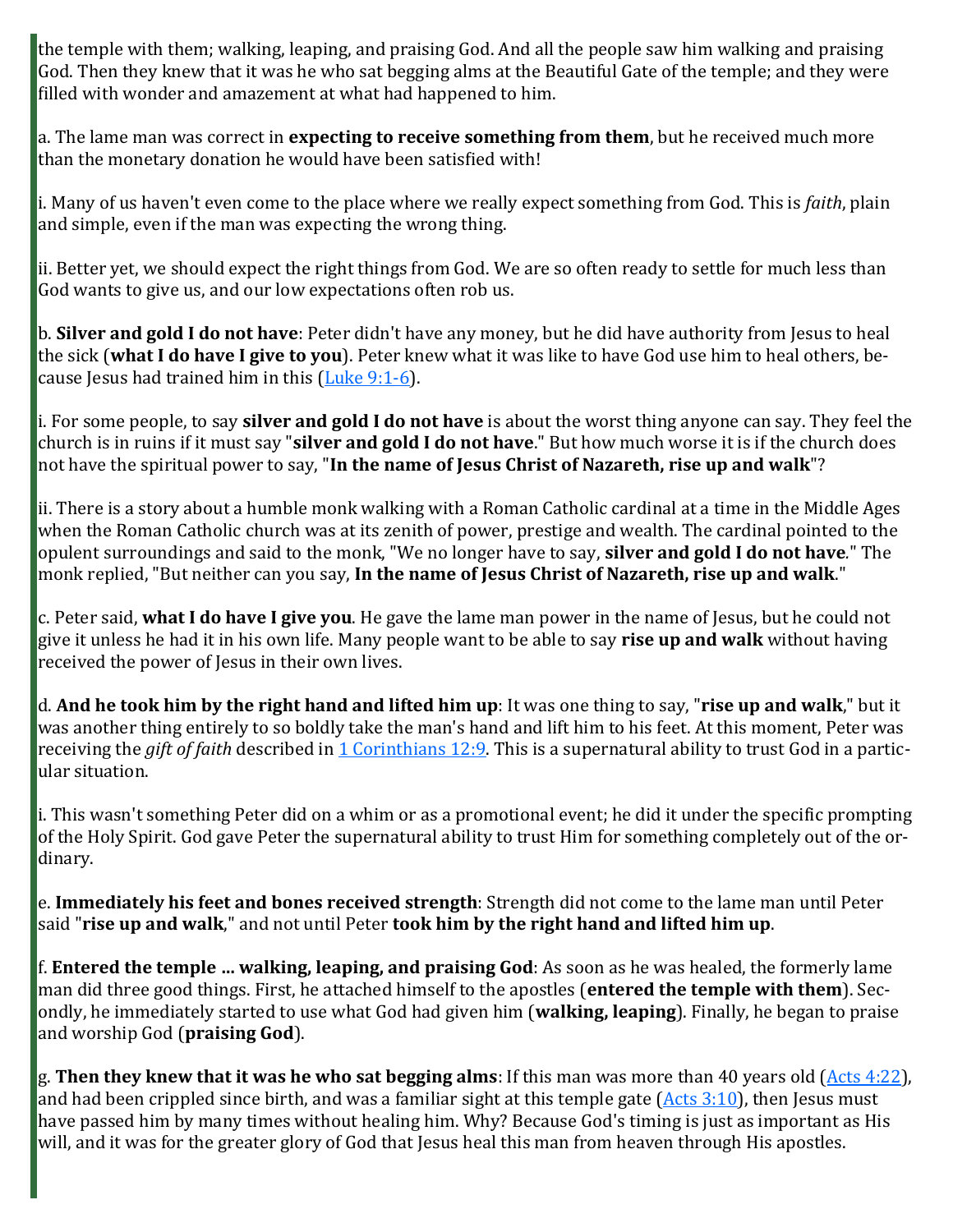B. Peter preaches to the gathered crowd.

1. ([Act 3:11](https://www.blueletterbible.org/kjv/acts/3/11-12/s_1021011)-12) Introduction: Why do you think *we* have done something great?

Now as the lame man who was healed held on to Peter and John, all the people ran together to them in the porch which is called Solomon's, greatly amazed. So when Peter saw *it,* he responded to the people: "Men of Israel, why do you marvel at this? Or why look so intently at us, as though by our own power or godliness we had made this man walk?"

a. **When Peter saw it, he responded to the people**: Peter wisely takes advantage of the crowd, but he knew that the phenomenon of the miraculous in itself brought no one to Jesus, it merely aroused interest. Though they were **greatly amazed**, they weren't saved yet!

i. Peter knew that saving faith did not come by seeing or hearing about miracles, rather *faith comes by hearing, and hearing by the word of God* [\(Romans 10:17\).](https://www.blueletterbible.org/kjv/romans/10/17/s_1056017)

b. Peter denies that the healing is due to either his **power or godliness**. Many "healers" today who would never claim to heal in their own power still give the impression that healing happens because they are so spiritual, so close to God, or so godly. Peter knew that it was all of Jesus and nothing was of him.

c. **Why do you marvel at this?** Peter's point is simple: Jesus healed all sorts of people when He walked this earth, so why should it seem strange that He continues to heal from heaven?

2. (**[Act 3:13](https://www.blueletterbible.org/kjv/acts/3/13-18/s_1021013)-18**) Peter preaches Jesus.

"The God of Abraham, Isaac, and Jacob, the God of our fathers, glorified His Servant Jesus, whom you delivered up and denied in the presence of Pilate, when he was determined to let *Him* go. But you denied the Holy One and the Just, and asked for a murderer to be granted to you, and killed the Prince of life, whom God raised from the dead, of which we are witnesses. And His name, through faith in His name, has made this man strong, whom you see and know. Yes, the faith which *comes* through Him has given him this perfect soundness in the presence of you all. Yet now, brethren, I know that you did *it* in ignorance, as *did* also your rulers. But those things which God foretold by the mouth of all His prophets, that the Christ would suffer, He has thus fulfilled."

a. Peter makes it clear which God he is speaking of; this is the **God of Abraham, Isaac, and Jacob**.

i. In our modern world, there are so many different (and strange) ideas about God, it is helpful for us to be clear about which God we serve and speak about. We can say "God" when talking to someone else, without realizing that our idea of God and their idea of God are completely different. Perhaps it would be helpful for us to more carefully define the God we are speaking of: The God of the Bible, the **God of Abraham, Isaac, and Jacob**.

b. **His Servant Jesus**: The greatness of Peter's sermon is that it is all about Jesus. The focus on the sermon is not on Peter or anything he has done, but all about Jesus.

c. **Whom you delivered up and denied**: Peter boldly lays the guilt of Jesus' death squarely where it belongs. **Pilate**, the Roman governor, was **determined to let Him go**, but the Jewish mob insisted on the crucifixion of Jesus [\(John 18:29](https://www.blueletterbible.org/kjv/john/18/29-40/s_1015029)-19:16).

i. Were the Jews guilty of the death of Jesus? Yes, but so were the Gentiles. The Romans would not have crucified Jesus without the Jews, and the Jews could not have crucified Jesus without the Romans. God made certain that both Jew and Gentile shared in the guilt of Jesus' death. In fact, it was not political intrigue or circumstances that put Jesus on the cross. It was our sin. If you want to know who put Jesus on the cross, look at me -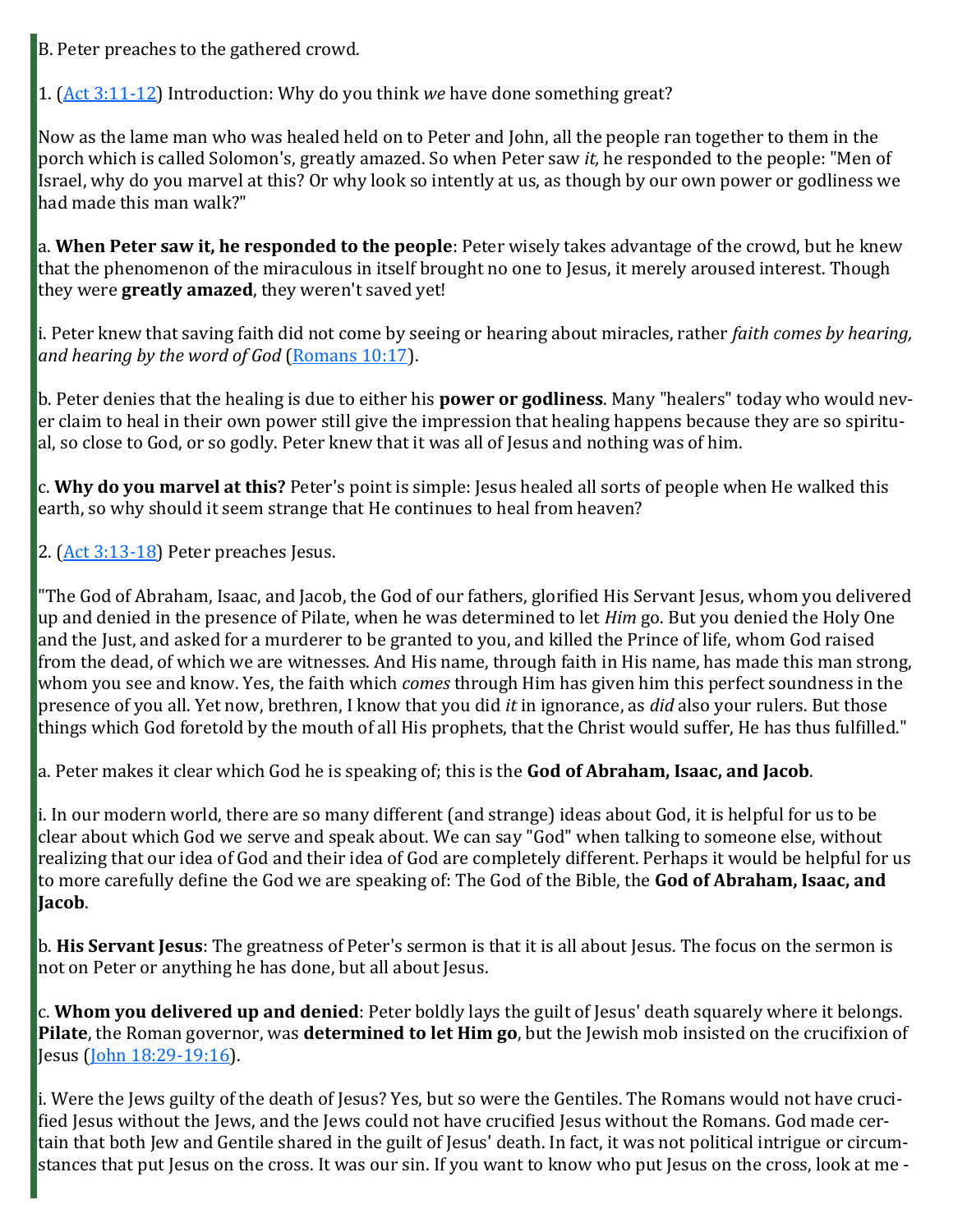or look in the mirror.

ii. Peter was not afraid to confront their sin, and he shows amazing boldness. "One commentator says that the miracle of the speech of Peter is a far more wonderful one than the miracle wrought in the healing of the man who lay at the Beautiful Gate." (Morgan)

d. **Asked for a murderer to be granted to you**: One of the ironies of the crucifixion of Jesus is that while the crowd rejected Jesus, they embraced a criminal and a murderer named Barabbas [\(Luke 23:13](https://www.blueletterbible.org/kjv/luke/23/13-25/s_996013)-25, [John 18:39](https://www.blueletterbible.org/kjv/john/18/39-40/s_1015039)-[40\)](https://www.blueletterbible.org/kjv/john/18/39-40/s_1015039). Peter is boldly confronting this audience!

e. **And killed the Prince of life**: Of course, **the Prince of life** could not remain in the grave, and the apostles are united **witnesses** of the fact of His resurrection.

f. **And His name, through faith in His name, has made this man strong**: Peter says that it is in the **name** of Jesus that this man has been made whole. This means more than Peter said, "in Jesus name." It means that Peter consciously did this in the authority and power of Jesus, not the authority and power of Peter. Peter will not even take credit for the *faith* that was exercised in the healing (**yes, the faith which comes through Him has given him this perfect soundness**).

i. "In Semitic thought, a name does not just identify or distinguish a person, it expresses the very nature of his being. Hence the power of the person is present and available in the name of the person." (Longenecker)

g. **I know that you did it in ignorance**: Peter recognizes they called for the execution of Jesus in ignorance of God's eternal plan. This does not make them innocent, but it does carefully define the nature of their guilt. If we sin in ignorance, it is still sin, but it is different from sin done with full knowledge.

h. **He has thus fulfilled**: Despite all the evil they did to Jesus, it did not change or derail God's plan. God can take the most horrible evil and use it for good. Joseph could say to his brothers, "*you meant evil against me; but God meant it for good*." ([Genesis 50:20\)](https://www.blueletterbible.org/kjv/genesis/50/20/s_50020) The same principle was at work in the crucifixion of Jesus and is at work in our lives [\(Romans 8:28\).](https://www.blueletterbible.org/kjv/romans/8/28/s_1054028)

3.  $(Act\ 3:19-21)$  Peter's call to repentance.

"Repent therefore and be converted, that your sins may be blotted out, so that times of refreshing may come from the presence of the Lord, and that He may send Jesus Christ, who was preached to you before, whom heaven must receive until the times of restoration of all things, which God has spoken by the mouth of all His holy prophets since the world began."

a. **Repent therefore**: As he did in his first sermon ([Acts 2:38\)](https://www.blueletterbible.org/kjv/acts/2/38/s_1020038), Peter calls upon the crowd to **repent**. He is telling them to turn around in their thinking and actions.

i. Repentance does not describe being sorry, but describes the act of *turning around*. And as he used it in chapter two, here also Peter makes **repent** a word of *hope*. You have done wrong, but you can turn around to get it right with God!

b. **And be converted**: Conversion is a work God does in us. Being a Christian is not "turning over a new leaf," it is being a *new creation in Christ Jesus* ([2 Corinthians 5:17\).](https://www.blueletterbible.org/kjv/2corinthians/5/17/s_1083017)

c. **Blotted out** has the idea of wiping ink off of a document. Ink in the ancient world had no acid content and didn't "bite" into the paper. It could almost always be wiped off with a damp cloth. Peter is saying that God will wipe away our record of sin just like that!